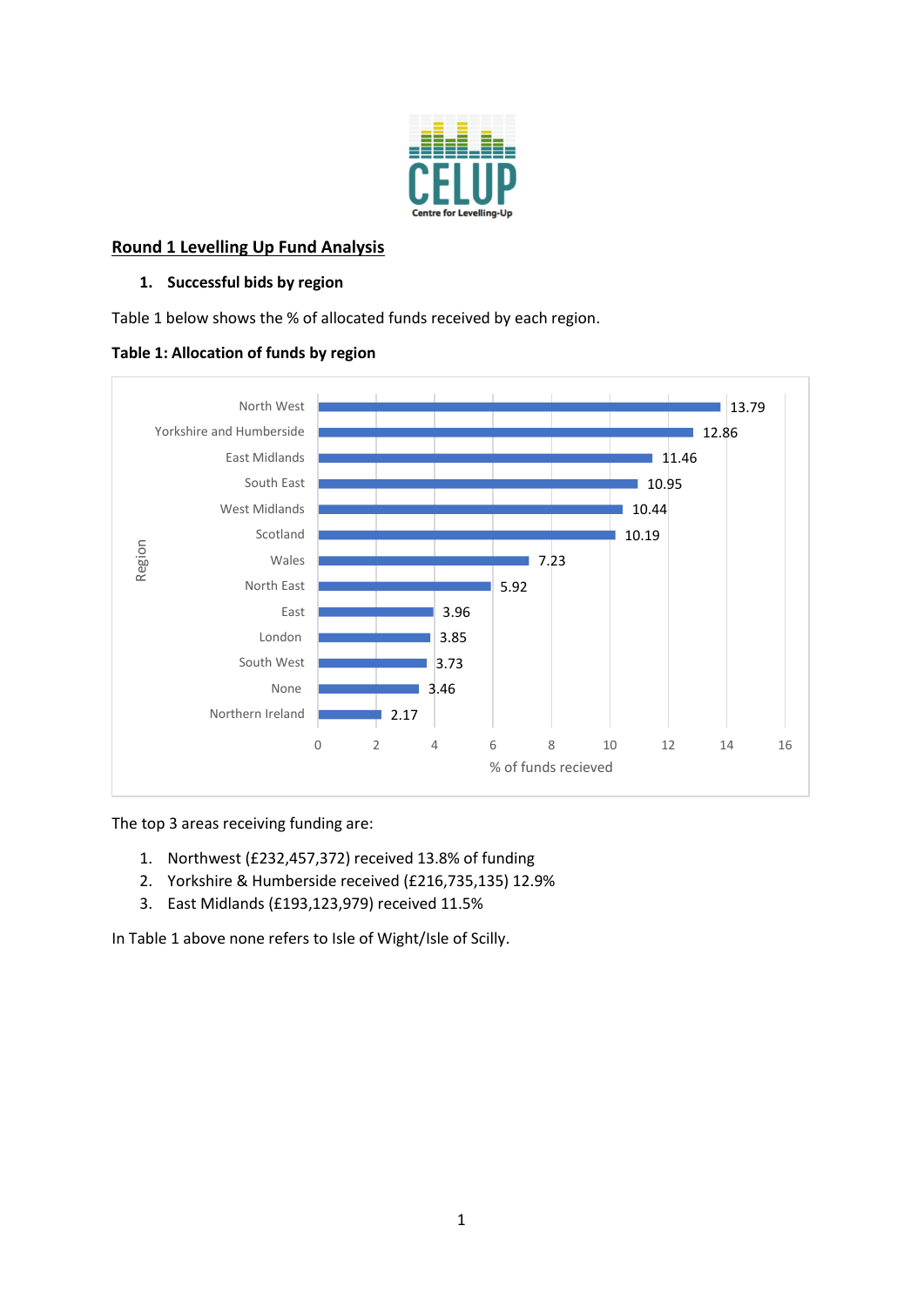### **2. Successful bids by political party of constituency MPs**

The chart below shows the % of allocated funds received by each political party based on the political party of the constituency MPs for each successful area.



**Table 2: Bids by constituency MP**

The top parties of constituency MPs receiving the most funding are:

- 4. Conservatives (£789,588,684) received 46.7% of funding
- 5. Labour received (£635,616,575) 37.8%
- 6. SNP (£171,708,259) received 10.2%

|                             | No of bids<br>won | % of bids | <b>Amount of money</b><br>awarded | % of total funds<br>awarded |
|-----------------------------|-------------------|-----------|-----------------------------------|-----------------------------|
| Labour                      | 47                | 44.8%     | £823,142,059.33                   | 48.6%                       |
| NOC <sup>1</sup>            | 21                | 20%       | £295,865,733.00                   | 17.5%                       |
| <b>Conservatives</b>        | 20                | 19.0%     | £317,915,541.00                   | 18.8%                       |
| <b>SNP</b>                  | 4                 | 3.8%      | £91,775,718.00                    | 5.4%                        |
| <b>DUP</b>                  | 4                 | 3.8%      | £20,004,006.00                    | 1.2%                        |
| Liberal<br><b>Democrats</b> | 3                 | 2.9%      | £59,747,287.00                    | 3.5%                        |
| <b>Alliance</b>             | $\overline{2}$    | 1.9%      | £5,104,550.00                     | 0.3%                        |
| Independent                 | $\overline{2}$    | 1.9%      | £66,143,763.00                    | 3.9%                        |
| Green                       | 1                 | 1.0%      | £9,500,000.00                     | 0.6%                        |
| <b>Sinn Fein</b>            | 1                 | 1.0%      | £4,125,000.00                     | 0.2%                        |

#### **3. Successful bids by political party in control of local authorities**

 $1$  NOC (No Overall Control) are councils where no one party has political control and there is a coalition of multiple parties.